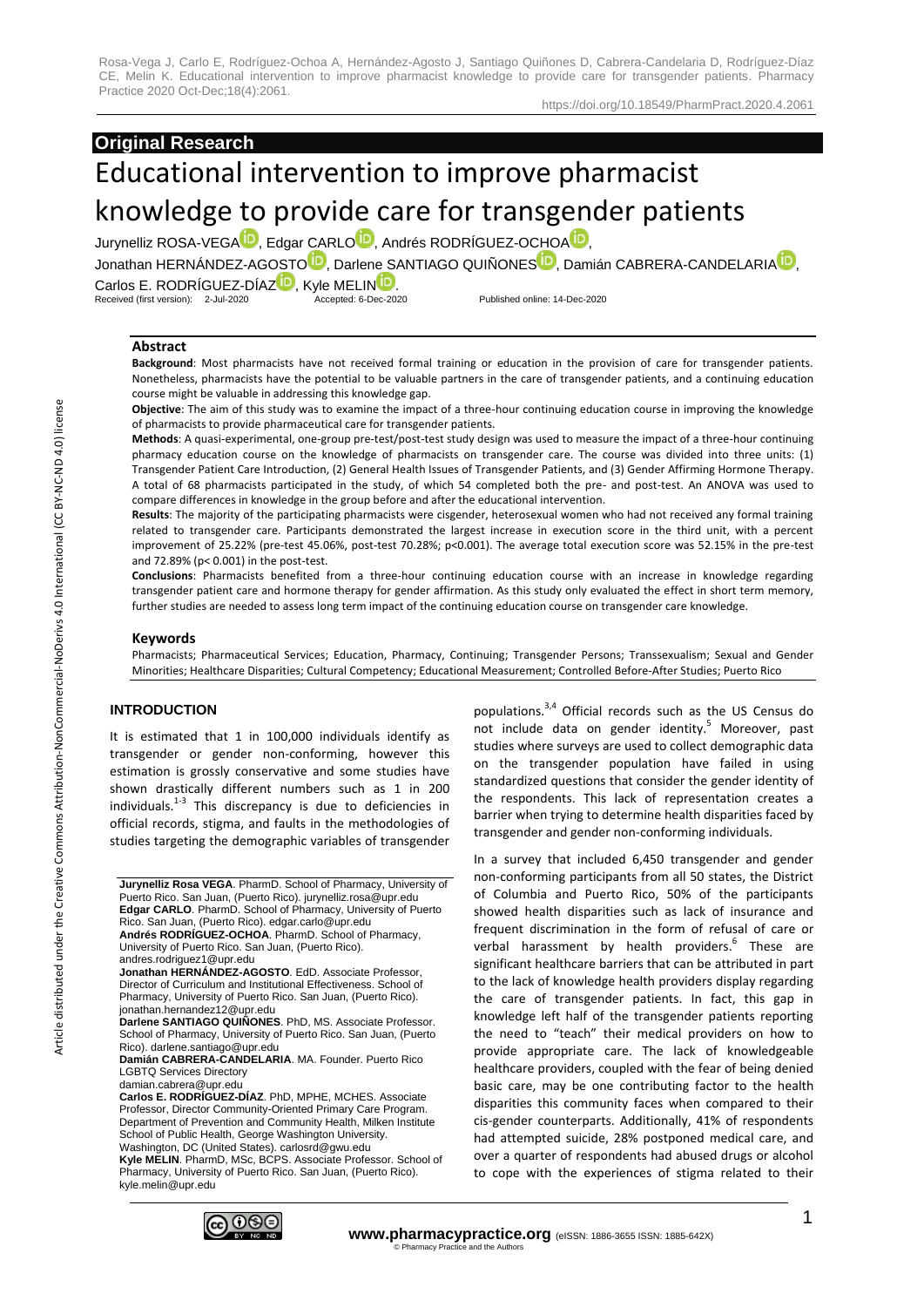https://doi.org/10.18549/PharmPract.2020.4.2061

gender identity or expression. Although limited to a smaller sample size (n=59), we encountered similar findings in a study on the social determinants of health of transgender populations in Puerto Rico.<sup>7</sup> In this study, the main barrier to healthcare was the lack of knowledge from healthcare providers (59.6%). Study participants also identified discomfort in health encounters (55.8%) and provider discrimination (42.3%) as part of their experiences. These health disparities have generated concerns among healthcare providers and have brought to light serious gaps in healthcare provider knowledge.

Many pharmacists have become aware of their limited knowledge regarding transgender care and recognize the importance of proficiency to provide effective pharmaceutical care. $8,9$  A study of community pharmacist residents found that 82.7% of respondents recognized that pharmacists play an important role in the care of transgender patients, yet 71% reported they had not received education on transgender care in pharmacy school.<sup>8</sup> By improving access to medications, linking patients to culturally sensitive healthcare providers, and serving as an educational resource, pharmacists play a key role in improving healthcare access for this population.<sup>10,11</sup> However, for more pharmacists to actively partake in the care of transgender individuals, certain elements like education and increased cultural competency must be implemented.<sup>12</sup>

Pharmacists' lack of knowledge may in part be due to the lack of inclusion of transgender care or LGBT issues in pharmacy school curricula.<sup>12-14</sup> One recent commentary on the topic concluded that "pharmacists are the healthcare providers with the least training on transgender healthcare".<sup>15</sup> Although there are limited examples of integrating transgender care into PharmD curriculum, some positive outcomes have been reported following integration of this topic into curriculum. In a 2018 study at the New England University College of Pharmacy, a twohour lecture on transgender health added to the therapeutics course showed an increase in knowledge and confidence in the students who attended the course compared to the ones that didn't participate.<sup>16</sup> In addition to didactic courses, others have suggested integrating transgender health into interprofessional courses, skillsbased laboratories, elective courses, and advanced pharmacy practice experiences.<sup>17,18</sup> Overall, however, these limited examples are demonstrative of a lack of preparation that students in pharmacy schools receive related to the care of transgender patients and the value that could be obtained by providing a continued education course to pharmacists.

When focusing on the needs of the transgender community in Puerto Rico it is important to note that currently there is no education for pharmacists regarding transgender care in Puerto Rico, and training opportunities within the greater US are limited. This hinders the wellbeing of transgender patients and may further exacerbate the disparities in healthcare which they already face. In 2017, research was conducted in Puerto Rico to assess pharmacists' knowledge and attitudes in providing pharmaceutical care to transgender patients, and the transgender patients'

perceptions of received pharmaceutical care.<sup>9</sup> In this study, 61% of transgender participants perceived pharmacists to be ill-informed about the transgender community and their healthcare needs. Similarly, 76% of the pharmacists were unable to correctly define the term "transgender" and only a few could correctly identify hormonal treatments for transgender males and females. The main knowledge gaps identified among pharmacists were included transgender identity, pharmacologic treatment, and routine health screening (e.g., cancer screening). Despite being concerned about the lack of knowledge displayed by pharmacists, 87.1% of transgender patients indicated they believe that pharmacists play an important role in their health.

These results lead us to believe that pharmacists in Puerto Rico have the potential to be valuable partners in the care of transgender patients and that a continuing education course might be valuable in addressing this knowledge gap. Continuing education programs may be an effective way to improve pharmacists' knowledge and skills across a variety of practice areas.<sup>19</sup> Continuing education programs can expand basic pharmacy education and enhance therapeutic management skills. For a program focused on transgender health, continuing education could be designed to strengthen knowledge on cultural competence, transgender medicine, drug therapies, risks and side effects associated with gender-affirming hormone therapy, surgery, and potential drug interactions.<sup>20,21</sup>

Given the knowledge deficits previously observed among pharmacists in Puerto Rico and the potential role they may play in improving care for transgender patients, we designed a three-hour continuing education course on providing pharmaceutical care for transgender patients. To evaluate the effectiveness of this continuing education course, we developed and validated an assessment to be administered before and after the educational intervention. We hypothesized that participating pharmacists will show significant improvements in knowledge of transgender care following this educational intervention.

# **METHODS**

# **Design**

This is a quasi-experimental, one-group pre-/post-test study designed to measure the effect of a three-hour continuing education course on the knowledge of pharmacists to provide pharmaceutical care for transgender patients. Participants were recruited from two continuing education courses: the first one held at the 2019 Convention of the College of Pharmacists of Puerto Rico (the largest professional organization of pharmacists in Puerto Rico) and the second one held as part of the Continuing Education Program of the School of Pharmacy at the Medical Sciences Campus of the University of Puerto Rico. Both educational programs were voluntary and required advanced registration by pharmacists. All study procedures for this study were approved by the University of Puerto Rico-Medical Sciences Campus' Human Research Subjects Protection Office Institutional Review Board (Protocol #: B0250119).

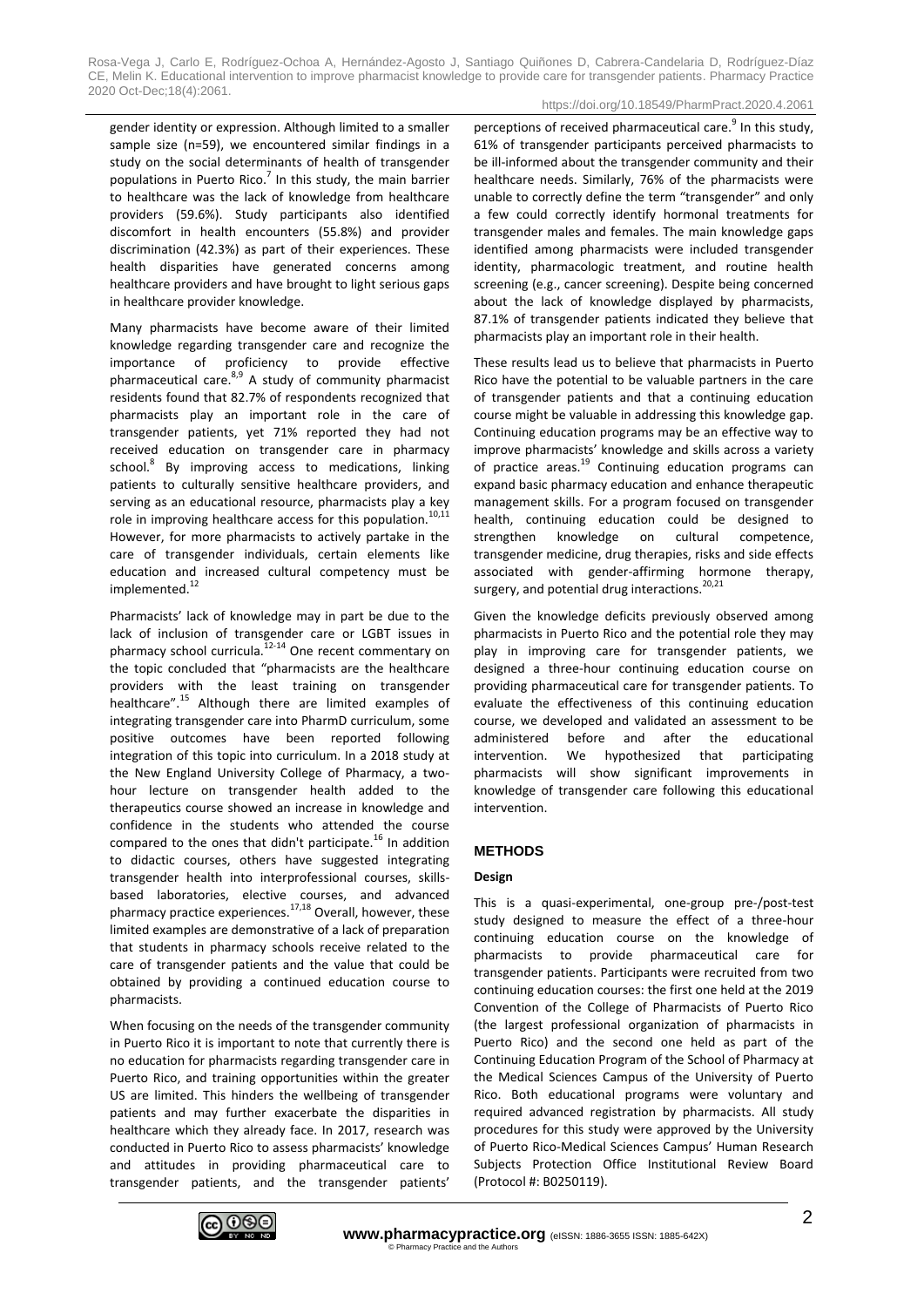#### **Sample description**

https://doi.org/10.18549/PharmPract.2020.4.2061

Participants were licensed pharmacists who practice in Puerto Rico. A non-probabilistic convenience sampling method was used where all participants in the continuing education sessions were invited to participate in the study. Participation in the study was voluntary and not a requirement for continuing education credit. After the two continuing education sessions were concluded with 108 pharmacists total in attendance, a total of 68 pharmacists participated in the study (participation rate of 63%), of which 64 completed the pre-test and 58 completed the post-test. A total of 54 pharmacists completed both the pre- and post-test.

Three inclusion criteria for the study were considered: (1) being a pharmacist licensed in Puerto Rico, (2) being a current member of the College of Pharmacists of Puerto Rico (a legal requirement to practice in Puerto Rico), and (3) currently practicing pharmacy in Puerto Rico. Those not meeting the aforementioned criteria were excluded from this study.

#### **Instrument description**

Data collection was made through a pre- and postassessment test that was developed and validated by the researchers. Three domains of pharmacists' knowledge needed to provide pharmaceutical care for transgender patients were identified: (1) foundations of genderaffirming care, (2) health disparities and the specific needs of transgender patients, and (3) hormone treatments for transgender patients. The selection of these domains was based on previous findings from research describing the knowledge and attitudes of pharmacists in Puerto Rico regarding the care of transgender patients.<sup>9</sup> A review to verify the existence of a suitable test was performed, but researchers were not able to find an instrument that addresses the domains as intended for this study. Therefore, a novel data collection instrument was designed.

The process to develop and validate the instrument was adapted from the three phase process suggested by Boateng and colleagues. $^{22}$  For each of the three domains, multiple-choice questions matching each domain were developed and an item bank was generated with a total of 47 drafted items. The item bank was then reviewed by experts in: (1) pharmaceutical care, (2) curriculum and evaluation, (3) professional continuing education, (4) clinical practice of gender-affirming care, and (5) theoretical frameworks on providing care for sexual and gender minorities. Following these expert reviews and recommendations, 14 items were modified and 5 items were dropped, yielding an instrument draft with 42 items. Afterwards cognitive interviews were conducted with a pilot group of 8 pharmacists with a similar background to the target educational audience. Their suggestions were incorporated, and a finalized assessment tool was obtained with improved clarity in syntax. This final assessment tool consisted of 42 multiple-choice items distributed across the 3 units: foundations of gender-affirming care (7 items), health disparities and the specific needs of transgender patients (14 items), and hormone treatments for transgender patients (21 items). Every item on the final assessment had a set of 5 alternatives.

Identical assessment tools were then administered to 64 pharmacists on paper before beginning and after completing the continuing education intervention Execution scores (the percent of correct answers by unit and for the complete test) were calculated to allow for better comparison between units and when comparing pretest vs. post-test. The KR20 version of Cronbach alpha analysis was performed (Table 1) to measure the internal correlations of the items in the instrument. The value obtained for the instrument was 0.653, which suggests that the instrument had a fair internal consistency. Also, as part of the basic psychometric analysis performed, the discrimination index showed that, on most questions, the test was able to discriminate between the participants who answered an individual item correctly or not due to their knowledge, reducing the possibility of obtaining a result drawn by chance or bias. Lastly, item total correlation (ITC) was used as a measure of predictive power of each individual item when compared to the total score. $^{23}$  ITC may also be useful to provide predictive validity of the total test, where a positive correlation of those who performed well on a specific item also performed well on the test, and conversely, those who performed poorly on a specific item also performed poorly on the test. About 67% of pre-test items and 71% of post-test items demonstrated an itemtotal correlation of 0.20 or more, indicating an acceptable predictive power.

#### **Continued education course description**

The continuing education activity was conducted by a panel of presenters and was divided into three 1-hour units: (Unit 1) Transgender Patient Care Introduction, (Unit 2) General Health Issues of Transgender Patients, and (Unit 3) Gender Affirming Hormone Therapy. A complete description of learning objectives can be found in Online appendix 1. The activity incorporated a combination of didactic presentations as well as facilitated group discussions of cases that focused on the basics of transgender care and appropriate pharmacotherapy. Unit 1 covered the topics of gender development, the prevalence of transgender individuals, appropriate terminologies, preferred pronouns, and medical record documentation. Unit 2 covered health disparities and social determinants of health affecting transgender patients and appropriate preventative screening tests. Unit 3 focused on medications used in

| Table 1. Pre-test instrument evaluation results |                                                 |
|-------------------------------------------------|-------------------------------------------------|
| <b>Statistical Test</b>                         | Value                                           |
| Kuder-Richardson Formula 20 (KR-20)             | 0.653                                           |
| <b>Discrimination Index</b>                     | 28 of the items had a discrimination index >0.2 |
| Item difficulty index                           | 0.078 to 0.938                                  |
| Item-Total Correlation (ITC)                    | 19% (8) of the items with ITC $> 0.3$           |
|                                                 | 14% (6) of the items with ITC < $0.0$           |
|                                                 | 67% (28) of the items with $0 <$ ITC $< 0.3$    |

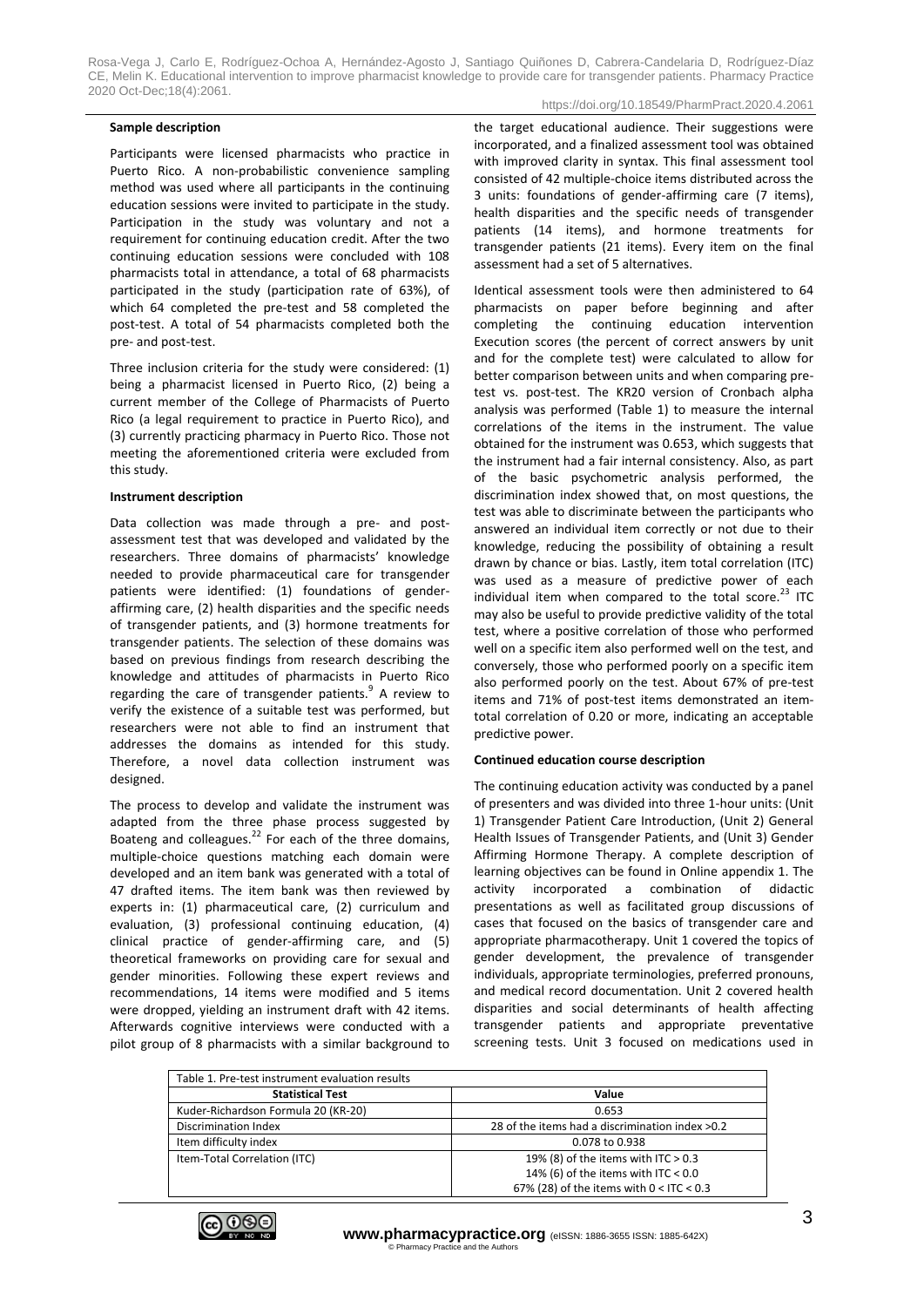gender-affirming care including hormone replacement therapy, the application of sex-based clinical calculations, and off-label medication use. Active learning strategies such as interactive questions with learners and facilitated case discussions were integrated throughout all three units. All participants completed a pre-assessment (pre-test) before the three-hour course. The same assessment test (post-test) was then provided at the end of the continued education course to evaluate if there was an improvement in knowledge of the participating pharmacists.

#### **Research procedures**

The pre- and post- assessment tool was administered on paper in the same room in which the continuing education session was offered. The participants were first presented with an information sheet explaining the purpose of the study, the procedures, and that participation was voluntary. After reading the information sheet, the participants were then able to complete the pre-test or opt out by not completing it. The pre-test collection sheet also included a basic demographic section that collected information such as age, sex, gender identity, geographic information, and previous training and experience related to transgender care. After participants completed the pretest, one of the researchers collected the completed forms prior to the start of the continuing education session. Following the three-hour continuing education session, participants were instructed to complete the post-tests which were then collected by members of the research team. Although participants had access to a paper copy of the continuing education material (print out), they were instructed by the researchers to put these away while answering the post-assessment. Researchers closely monitored the participants to make sure they had no access to other material while answering the post assessment. No personal information that could link the subject to the research was collected. Pre- and post-tests were pre-printed with matching codes to allow matching of the results for the final analysis.

#### **Data analysis**

Demographic data was analyzed by standard deviation, arithmetic average, and percentages. To measure and describe the knowledge-based scores, the arithmetic mean, and standard deviation were obtained. Inferential analysis to compare changes in knowledge between the pre- and post-tests used an ANOVA, with Tukey post-hoc test. Individual comparisons were performed for scores of each unit as well as composite scores for the entire assessment.

#### **RESULTS**

Data collection was conducted in August 2019 and November 2019 during the continuing education courses previously described. A total of 68 pharmacists participated in the study. Of those 68 participants, 64 completed the pre-test and 58 completed the post-test. A total of 54 pharmacists had matched pre- and post-test data available for the comparative analysis. Demographic characteristics of the participants are summarized in Table 2. The majority of participants were cisgender, heterosexual women who had never received formal training related to transgender https://doi.org/10.18549/PharmPract.2020.4.2061

| Table 2. Sociodemographic characteristics                   |                              |  |  |  |
|-------------------------------------------------------------|------------------------------|--|--|--|
| Category                                                    | Participants,<br>n=68 (100%) |  |  |  |
| Work setting as a pharmacist                                |                              |  |  |  |
| Community pharmacy                                          | 29 (42.6)                    |  |  |  |
| Hospital pharmacy                                           | 4(5.9)                       |  |  |  |
| Pharmaceutical industry                                     | 9(13.2)                      |  |  |  |
| Other                                                       | 17 (25.1)                    |  |  |  |
| Unanswered                                                  | 9(13.2)                      |  |  |  |
| Mean age (range)                                            | 47.1 (24-69)                 |  |  |  |
| Sex, n (%)                                                  |                              |  |  |  |
| Male                                                        | 8(11.8)                      |  |  |  |
| Female                                                      | 54 (79.4)                    |  |  |  |
| Unanswered                                                  | 6(8.8)                       |  |  |  |
| Gender identity                                             |                              |  |  |  |
| Masculine                                                   | 7(10.3)                      |  |  |  |
| Feminine                                                    | 53 (77.9)                    |  |  |  |
| Transgender                                                 | 1(1.5)                       |  |  |  |
| Queer                                                       | 1(1.5)                       |  |  |  |
| Unanswered                                                  | 6(8.8)                       |  |  |  |
| Sexual orientation                                          |                              |  |  |  |
| Bisexual                                                    | 2(2.9)                       |  |  |  |
| Heterosexual                                                | 56 (82.4)                    |  |  |  |
| Homosexual/lesbian                                          | 2(2.9)                       |  |  |  |
| Unanswered                                                  | 8(11.8)                      |  |  |  |
| Received formal training related to transgender care before |                              |  |  |  |
| Yes                                                         | 7(10.3)                      |  |  |  |
| No                                                          | 53 (77.9)                    |  |  |  |
| Unanswered                                                  | 8(11.8)                      |  |  |  |
| Type of training received                                   |                              |  |  |  |
| Self-study                                                  | 3(4.4)                       |  |  |  |
| Continuing education program                                | 1(1.5)                       |  |  |  |
| Continuing education program, education as                  |                              |  |  |  |
| part of the pharmacy curriculum,                            | 2(2.9)                       |  |  |  |
| conferences, and self-study                                 |                              |  |  |  |
| Other                                                       |                              |  |  |  |
| Government training                                         | 1(1.5)                       |  |  |  |
| Medical plan training                                       | 1(1.5)                       |  |  |  |
| Work                                                        | 1(1.5)                       |  |  |  |
| Unanswered                                                  | 59 (86.8)                    |  |  |  |

care. Those participants with previous education on providing care for transgender patients reported receiving it through continuing education programs, education as part of the pharmacy curriculum, conferences, or selfstudy.

#### **Pre-test results**

Table 3 includes the results of the execution scores of each Unit 1, 2 and 3. A complete listing of average participant scores for each item can be found in Online appendix 2. Participants had their highest scores in Unit 1, "Introduction to the Care of Transgender Patients" (mean percent execution score of 72.99%, SD=0.216; Figure 1). The item most frequently answered incorrectly in this unit assessed participants' ability to differentiate between gender identities and sexual orientations (percentage of respondents answering correctly 56.25%, SD=0.500). Participants performed highest on the item assessing their knowledge of pharmacy services that should be offered to transgender patients (percentage of respondents answering correctly 93.75%, SD=0.243).

The mean percent execution score of Unit 2, "General Health Issues of Transgender Patients", was 49.44% (SD=0.135). In this unit, participants performed lowest on the item that assessed their ability to identify barriers transgender patients could face if they decide to have

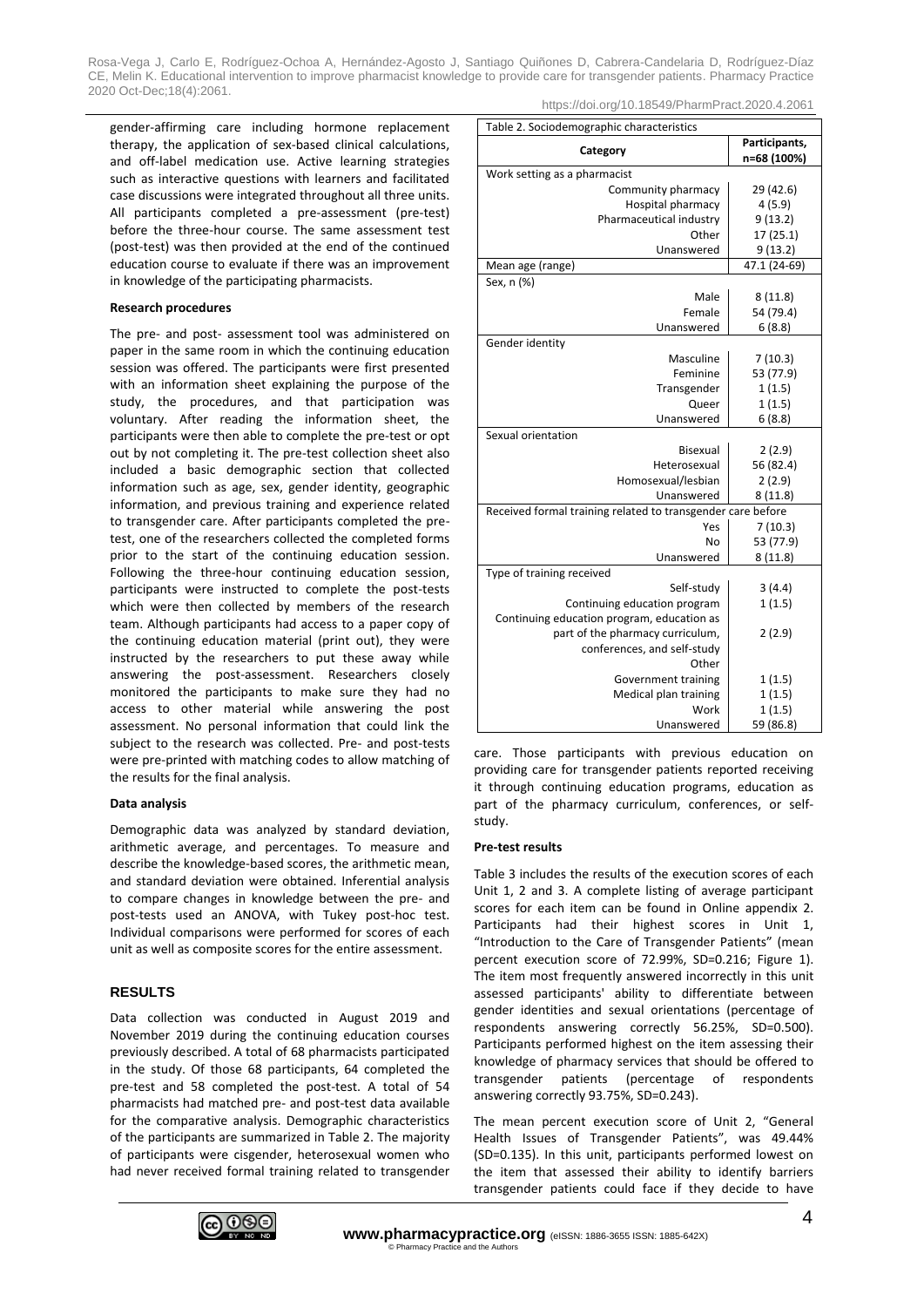https://doi.org/10.18549/PharmPract.2020.4.2061

| Table 3. Pre-test and post-test execution scores |              |                   |              |              |                |              |              |                |
|--------------------------------------------------|--------------|-------------------|--------------|--------------|----------------|--------------|--------------|----------------|
|                                                  |              | <b>First Unit</b> | Second Unit  |              | Third Unit     |              | Total        |                |
| Scores                                           | $(n=7)$      |                   | (n=14)       |              | $(n=21)$       |              | $(n=42)$     |                |
|                                                  | Pre-Test     | Post-Test         | Pre-Test     | Post-Test    | Pre-Test       | Post-Test    | Pre-Test     | Post-Test      |
| Lowest<br><b>Execution Score</b>                 | 0            | 3                 | 3            | 3            | $\overline{2}$ | 0            | 11           | 15             |
| Highest<br><b>Execution Score</b>                |              | 7                 | 10           | 13           | 14             | 21           | 31           | 40             |
| Maximum Possible<br><b>Execution Score</b>       |              |                   | 14           |              | 21             |              | 42           |                |
| Mean                                             | 5.10         | 6.06              | 6.92         | 9.20         | 9.34           | 14.72        | 21.37        | 30.0           |
| <b>Execution Score</b>                           | $(SD=1.540)$ | $(SD=1.090)$      | $(SD=1.888)$ | $(SD=2.024)$ | $(SD=2.835)$   | $(SD=3.567)$ | $(SD=4.671)$ | $(SD = 5.254)$ |
| Mean Percent of                                  | 72.99%       | 86.70%            | 49.44%       | 65.76%       | 44.49%         | 70.11%       | 51.54%       | 71.6%          |
| <b>Execution Score</b>                           | $(SD=0.216)$ | $(SD=0.156)$      | $(SD=0.135)$ | $(SD=0.144)$ | $(SD=0.135)$   | $(SD=0.170)$ | (SD=0.112)   | $(SD=0.123)$   |

gender affirmation surgery (percentage of respondents answering correctly 7.81%, SD=0.270). On the other hand, most of the participants were able to correctly identify how some transgender patients may face barriers to accessing medically supervised hormone replacement therapy (percentage of respondents answering correctly 93.75%, SD=0.244).

"Gender Affirming Hormone Therapy" (Unit 3), had the lowest score among the participants (mean percent execution score of 44.49%, SD=0.135; Figure 1). In this unit the participants executed poorly in the item that addressed their knowledge on how hormone replacement therapy can affect the interpretation of laboratory results (percentage of respondents answering correctly 12.50%, SD=0.333). Participants performed highest on the item that assessed the need to educate a transgender man about a teratogenic medication (percentage of respondents answering correctly 85.94%, SD=0.350).

The total maximum score that a pharmacist could obtain in the test was 42. The minimum observed total score of the pre-test was 11, the maximum observed score was 31, and the mean score was 21.37 (SD=4.671) out of 42 items.

#### **Post-test results**

After the implementation of the continuing education course, the participants were re-administered the same assessment as a post-test and the results are summarized in Table 3. Again, Unit 1 had the highest performance. However, in the post-test Unit 3 had the next highest score followed by Unit 2. Nonetheless, percent execution scores improved in each of the 3 units (Figure 1).

In Unit 1, the item with the poorest performance was the same as the pre-test with 68.9% respondents answering correctly (SD=0.466). Even though the item continued to have the lowest execution score there was an improvement in the score. For the item with the highest execution score on the post-test, nearly all participants were able to correctly define the term transgender (percentage of respondents answering correctly 98.3%, SD=0.131).

In Unit 2, the item with the lowest and highest execution scores were different from the ones in the pre-test. The item with the lowest execution score tested if the participant could differ and select what transgender patient needed to be monitored for cancer given different scenarios (percentage of respondents answering correctly 15.51%, SD=0.365). Participants performed highest on the item assessing their knowledge of the screening tests that

should be recommended to transgender men (percentage of respondents answering correctly 89.6%, SD=0.307).

Finally, in Unit 3 the participants scored lowest in the item assessing their ability to identify the appropriate hormone therapy for transgender woman (percentage of respondents answering correctly 18.9%, SD=0.395). The item with the highest score did not differ from the one in the pre-test, with the difference of a slight increase in the score (percentage of respondents answering correctly 86.2%, SD=0.184).

Overall, the post-test minimum observed score was 15, the maximum observed score was 40, and the mean score was 30.0 (SD=5.254) out of 42 items.

#### **Comparison of pre- and post-test results**

A total of 54 participants completed both the pre- and post-test and therefore had scores available for analysis to evaluate change in knowledge. The results are summarized in Table 4. Before analyzing the change in knowledge, a Kolmogorov-Smirnov test of normality was performed. Results from the pre-test indicated a normal data distribution (p=0.200). However, results from the post-test did not meet the cut-off for normal distribution (p=0.008). This result was heavily influenced by two very low outlier values in the post-test data set. Following the removal of the two outliers, both the pre-test and the post-test data demonstrated a normal distribution (p-values 0.200 and 0.070, respectively).

The ANOVA analysis revealed a difference in knowledge between the pre- and post-tests. The improvements in knowledge observed were significant (p<0.001) for each unit (Table 5). The average total score for the pre-test was





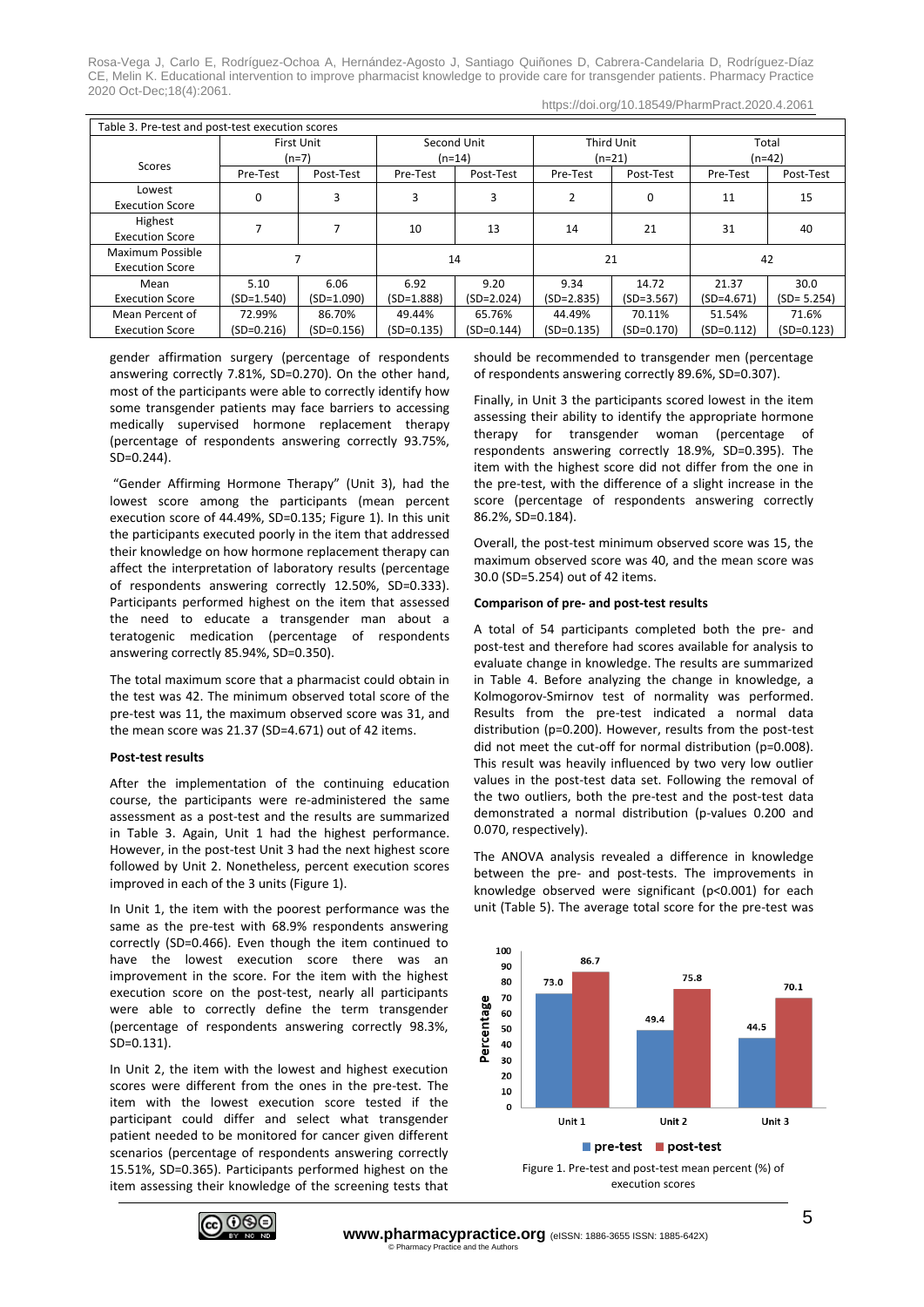|  | https://doi.org/10.18549/PharmPract.2020.4.2061 |
|--|-------------------------------------------------|
|  |                                                 |

| Table 4. Mean improvement in execution score after continuing education intervention (n=54) |                 |                      |             |  |  |
|---------------------------------------------------------------------------------------------|-----------------|----------------------|-------------|--|--|
| Unit                                                                                        |                 | <b>Average Score</b> |             |  |  |
|                                                                                             | <b>Pre-Test</b> | Post Test            | Improvement |  |  |
| Unit 1: Introduction to the Care of Transgender Patients                                    | 72.49%          | 85.71%               | 13.22%      |  |  |
| Unit 2: General Health Issues of Transgender Patients                                       | 50.79%          | 66.53%               | 15.74%      |  |  |
| Unit 3: Gender Affirming Hormone Therapy                                                    | 45.06%          | 70.28%               | 25.22%      |  |  |
| <b>Total Performance</b>                                                                    | 51.54%          | 71.6%                | 20.06%      |  |  |

52.15% and for the post-test was 72.89% (mean increase in performance of 20.42%, [p<0.001]). Of note, this level of significance was maintained even when the two outliers were not excluded from the final analysis.

A total of 28 (66.7%) of the items in pre-test and 30 (71.4%) items in the post-test presented a moderate or better Discrimination Index (DI) of 0.20 or more. Cronbach's alpha coefficient analysis was performed to measure the internal consistency of the items in the instrument in both instances (pre and post-test). The alpha value obtained for the pretest was alpha=0.65 (95%CI: 0.52–0.76), and when administered as post-test was alpha=0.77 (95%CI: 0.68– 0.85). Overall internal consistency improved for the instrument when administered as a post-test modality.

# **DISCUSSION**

Pharmacists are healthcare providers that must be able to address healthcare barriers and disparities faced by minorities such as transgender people in order to provide adequate patient care. Pharmacists need to be culturally competent, aware of major barriers, and knowledgeable of the particular health issues of the transgender community when offering healthcare services. For this to happen, schools of pharmacy should consider a proactive approach in incorporating LGBT contents throughout the PharmD curriculum.14,17 However, to date most pharmacy schools do not include the provision of pharmaceutical care for transgender patients as part of their curriculum.<sup>12,15</sup> This led us to develop this study aiming to evaluate the effect of a three-hour continuing education course on the knowledge needed by practicing pharmacists to provide pharmaceutical care for transgender patients.

For each of the 3 units assessed, an improvement was observed between the pre- and post-test measurements. The statistically significant increase in performance after completing the educational intervention suggests that the participants who attended the continuing education course gained knowledge in areas such as cultural competence, gender-affirming therapy, relevant drug interactions, and risks and side effects associated with hormone replacement therapies and adjunctive therapies. It is important to note that the administration of a comprehensive pre-test may have had a positive effect on post-test performance. In fact, a pre-testing effect before being exposed to learning content has demonstrated enhancement of content retention.<sup>24</sup>

Although to our knowledge this is the first formal evaluation of a transgender health continuing education for pharmacists, the results are consistent with previous research which found continuing education resulted in increased knowledge and comfort in pharmacists regarding patient care in HIV positive patients.<sup>25</sup> The previously mentioned 2018 study of the integration of transgender care into a pharmacy therapeutics curriculum demonstrated similar improvments in student knowledge.<sup>16</sup> The results from the current study demonstrate that by allowing practicing pharmacists to obtain training to provide appropriate pharmaceutical care to transgender people, a continuing education course may be one tool to address this area in which many pharmacists did not receive prior training .

When comparing the Cronbach's alpha coefficient (α) of the test, results showed an improvement in  $α$  with repeated administrations. This improvement is not unexpected, given previous work that has identified a similar pattern of  $\alpha$  improvement when administering the same instrument to the same (or nearly the same) respondents.26-28 These findings contribute to the instrument validity and our confidence in the findings, as having an instrument with at least moderate internal consistency and adequate discrimination indices allows for more reliable measurements and results. We consider these psychometric properties to be a strength of the study.

It should be noted that before taking the continuing education course, pharmacists performed most poorly in the unit related to hormone treatment for gender affirmation. These findings were consistent with previous findings which suggested that pharmacists have gaps in knowledge regarding hormone replacement treatment for gender affirmation. $8^{59}$  The pharmacists that completed the continuing education course demonstrated the largest increase in execution in the unit related to hormone treatment for gender affirmation. This positive change in knowledge will hopefully translate into increased opportunities for pharmacists to positively contribute toward the individualized pharmacotherapy needs of the gender affirmation process. Future research investigating the impact of additional training on patient outcomes would help confirm a positive impact on clinical care.

Some limitations should be noted when interpreting the findings of this study. First, the number of participants in the study was limited to the number of pharmacists who

| Table 5. Analysis of variance table for percentage by pre-post test |      |                          |       |         |            |  |  |
|---------------------------------------------------------------------|------|--------------------------|-------|---------|------------|--|--|
| Unit                                                                | SS   | df                       |       | P-Value | $\eta_p$ 2 |  |  |
| Unit 1: Introduction to the Care of Transgender Patients            | 0.47 |                          | 12.93 | < 0.001 | 0.11       |  |  |
| Unit 2: General Health Issues of Transgender Patients               | 0.67 |                          | 37.46 | < 0.001 | 0.26       |  |  |
| Unit 3: Gender Affirming Hormone Therapy                            | 1.72 |                          | 71.98 | < 0.001 | 0.40       |  |  |
| SS-Sum of squares<br>df: degrees of freedom<br>F: F-statistic       |      | np2: partial eta squared |       |         |            |  |  |

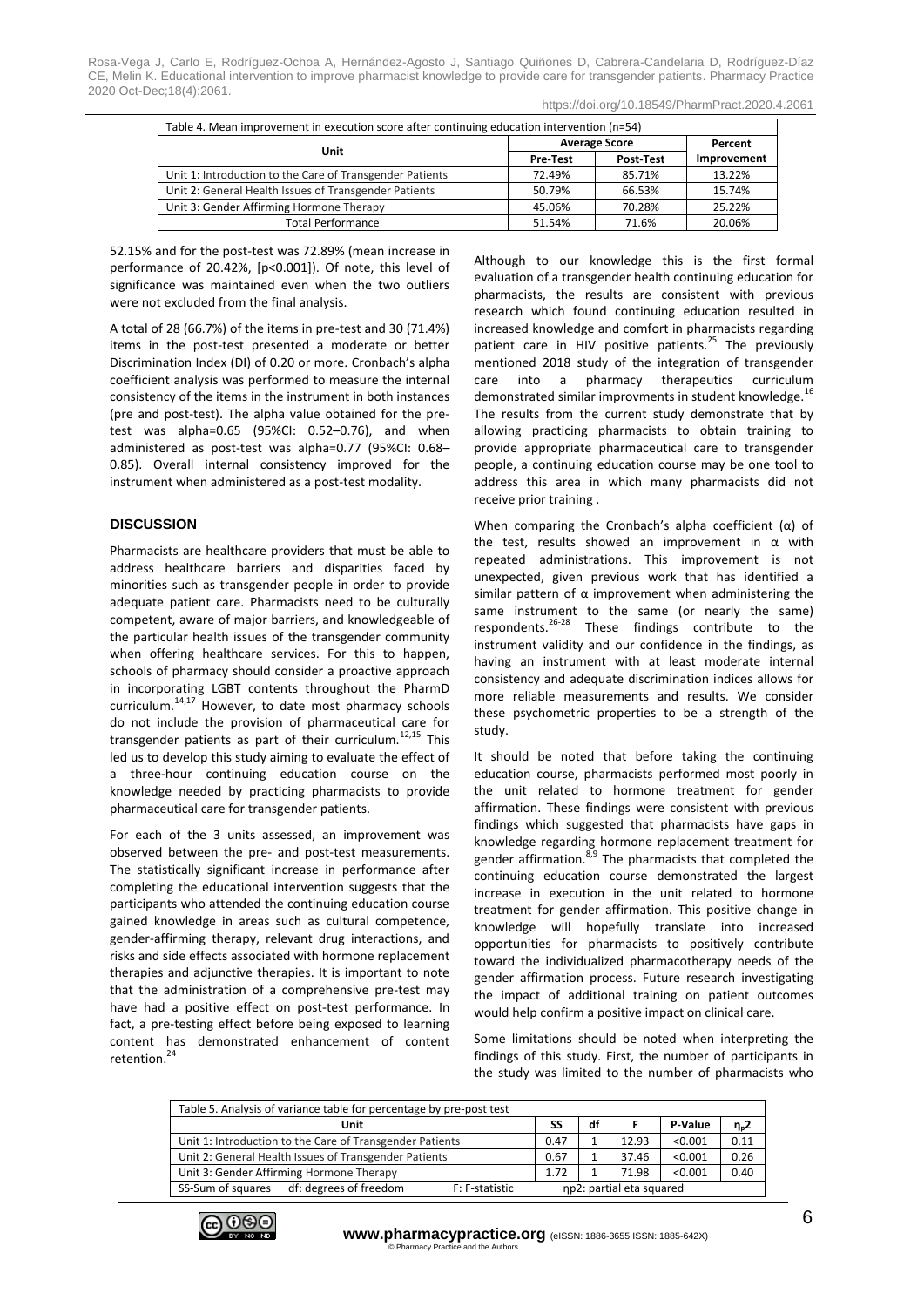voluntarily chose to attend each continuing education course, potentially leading to a selection-bias. Moreover, the intervention was limited to a single didactic lecture and the post-test was given shortly after the end of the course, which is primarily a measure of short-term memory retention. However, previous research has demonstrated that short-term knowledge gains are associated with longterm retention, although not necessarily reflective of the magnitude of long-term knowledge gained.<sup>29-32</sup> Nonetheless, to better understand the effect of the continuing education course over time, future assessments to examine the long term impact of a continuing education course on pharmacists' knowledge in providing pharmaceutical care to transgender patients are recommended. Additionally, assessments of how improvements in knowledge are associated with increased pharmacist confidence as well as practical skills and abilities are warranted.

**CONCLUSIONS**

Pharmacists that attended the three-hour continuing education course demonstrated improvements in knowledge related to the care of transgender patients. The results of the pre- and post-tests showed a mean increase in performance of 20.42% (p<0.001), with improvements observed in each of the three units assessed. The instrument developed and used to assess pharmacists' knowledge to provide pharmaceutical care for transgender patients may be useful as an assessment for other shortterm continuing education interventions. Further instrument examination and use may be conducted to determine its usefulness when measuring gains in knowledge over the long term. Ultimately, until the inclusion of transgender healthcare in the curricula of schools of pharmacy and residencies is universally adopted, continuing education interventions as described here will be essential in enhancing pharmacists' knowledge to provide appropriate pharmaceutical interventions for transgender patients.

#### **ACKNOWLEDGMENTS**

The authors wish to thank Marlene McCloskey-Oliver, Sergio Baerga Maldonado, and Nelly Conte Schmidt for their assistance in the instrument development and validation process as well as all of the pharmacists who volunteered to participate in this study.

#### **CONFLICT OF INTEREST**

The authors have no affiliation or significant financial involvement in any organizations or entity with a direct financial interest in the materials or subject matter discussed in the manuscript to disclose.

#### **FUNDING**

The work of DSQ and KM was partially supported by National Center on Minority Health and Health Disparities (R25 MD007607) and (HiREC S21MD001830).

## **References**

- 1. Zucker KJ, Lawrence AA. Epidemiology of gender identity disorder: Recommendations for the standards of care of the world professional association for transgender health. Int J Transgenderism. 2009;11(1):8-18. <https://doi.org/10.1080/15532730902799946>
- 2. Conron KJ, Scott G, Stowell GS, Landers SJ. Transgender health in Massachusetts: results from a household probability sample of adults. Am J Public Health. 2012;102(1):118-122.<https://doi.org/10.2105/ajph.2011.300315>
- 3. Meerwijk EL, Sevelius JM. Transgender Population Size in the United States: a Meta-Regression of Population-Based Probability Samples. Am J Public Health. 2017;107(2):e1-e8[. https://doi.org/10.2105/ajph.2016.303578](https://doi.org/10.2105/ajph.2016.303578)
- 4. Coleman E, et al. Standards of care for the health of transsexual, transgender, and gender-nonconforming people, version 7. Int J Transgenderism 2012;13(4):165-232. <https://doi.org/10.1080/15532739.2011.700873>
- 5. Naylor LA. Counting an invisible class of citizens: The LGBT population and the U.S. census. Public Integrity. 2020;22(1):54-72. <https://doi.org/10.1080/10999922.2018.1487748>
- 6. Grant JM, Mottet LA, Tanis J. Injustice at every turn: A report of the national transgender discrimination survey. Available at[: https://www.thetaskforce.org/wp-content/uploads/2019/07/ntds\\_full.pdf](https://www.thetaskforce.org/wp-content/uploads/2019/07/ntds_full.pdf) (accessed Nov 25, 2020).
- 7. Martinez-Velez JJ, Melin K, Rodriguez-Diaz CE. A Preliminary Assessment of Selected Social Determinants of Health in a Sample of Transgender and Gender Nonconforming Individuals in Puerto Rico. Transgend Health. 2019;4(1):9-17. <https://doi.org/10.1089/trgh.2018.0045>
- 8. Leach C, Layson-Wolf C. Survey of community pharmacy residents' perceptions of transgender health management. J Am Pharm Assoc (2003). 2016;56(4):441-445[. https://doi.org/10.1016/j.japh.2016.03.008](https://doi.org/10.1016/j.japh.2016.03.008)
- 9. Melin K, Hilera-Botet CR, Vega-Vélez D, Salgado-Crespo VM, Santiago D, Hernández-Agosto J, Muñoz-Burgos A, Cajigas Z, Martínez-Vélez JJ, Rodríguez-Díaz CE. Readiness to provide pharmaceutical care to transgender patients: Perspectives from pharmacists and transgender individuals. J Am Pharm Assoc (2003). 2019;59(5):651-659. <https://doi.org/10.1016/j.japh.2019.04.018>
- 10. Bishop BM. Pharmacotherapy Considerations in the Management of Transgender Patients: A Brief Review. Pharmacotherapy. 2015;35(12):1130-1139.<https://doi.org/10.1002/phar.1668>
- 11. Redfern JS, Jann MW. The Evolving Role of Pharmacists in Transgender Health Care. Transgend Health. 2019;4(1):118- 130. https://doi.org/10.1089/trgh.201
- 12. Wilkening GL. The current status of transgender health education in doctor of pharmacy curricula in North America. Ment Health Clin. 2018;7(4):168-171.<https://doi.org/10.9740/mhc.2017.07.168>